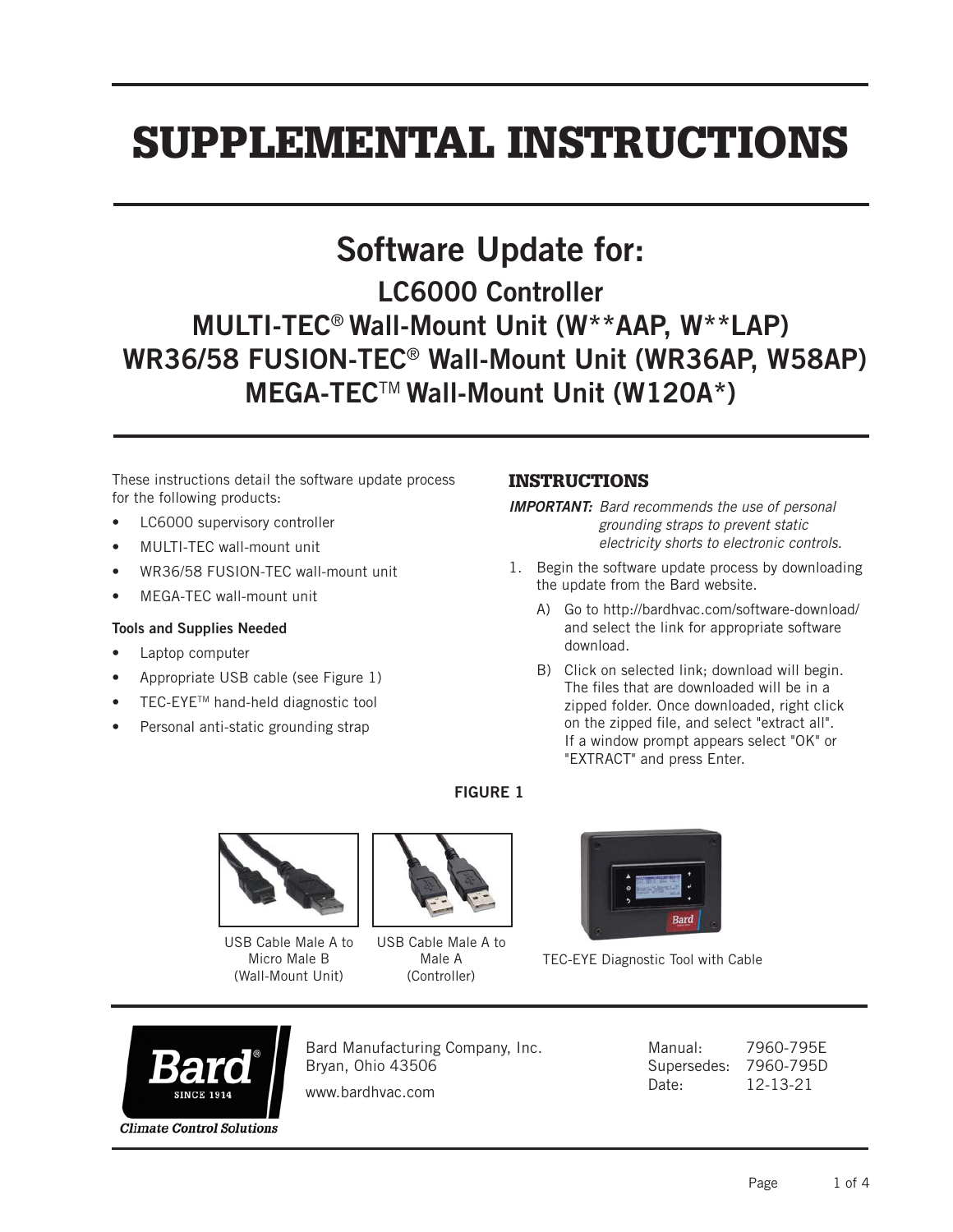- C) The files have now been extracted and a new window with the files should automatically open. These files are ready to be transferred to the controller. (It may help to leave this window open and separate until the update is complete.)
- 2. **IMPORTANT:** Disconnect communication wires (unplug the connector) from controller PLC board (see Figure 2).



#### FIGURE 2

- 3. Connect proper USB cable from laptop computer to micro USB port on control board (see Figure 3) or USB adapter port (see Figure 4), depending on whether the LC controller or wall-mount unit control board is equipped with a short USB adapter cable. The recommended method is to connect using the short USB adapter cable, if provided.
	- *NOTE: Use caution when connecting micro USB directly to micro USB port. Too much stress on the port being pulled in any direction can lead to damage of the board.*

FIGURE 3



#### FIGURE 4



- 4. If updating software on wall-mount unit, connect TEC-EYE to the modular phone connector on wallmount unit control board.
- 5. When USB Autoplay window appears on laptop screen, select "Open folder to view files" (see Figure 5).



| $\Rightarrow$ AutoPlay                              |  |
|-----------------------------------------------------|--|
| Removable Disk (D:)                                 |  |
| Always do this for pictures:                        |  |
| Pictures options                                    |  |
| Import pictures and videos<br>using Windows         |  |
| General options                                     |  |
| Open folder to view files<br>using Windows Explorer |  |
| Use this drive for backup<br>using Windows Backup   |  |
| <b>View more AutoPlay options in Control Panel</b>  |  |

6. Drag and drop new software (filename Autorun. ap1) from local computer into the UPGRADE folder on control board (see Figure 6).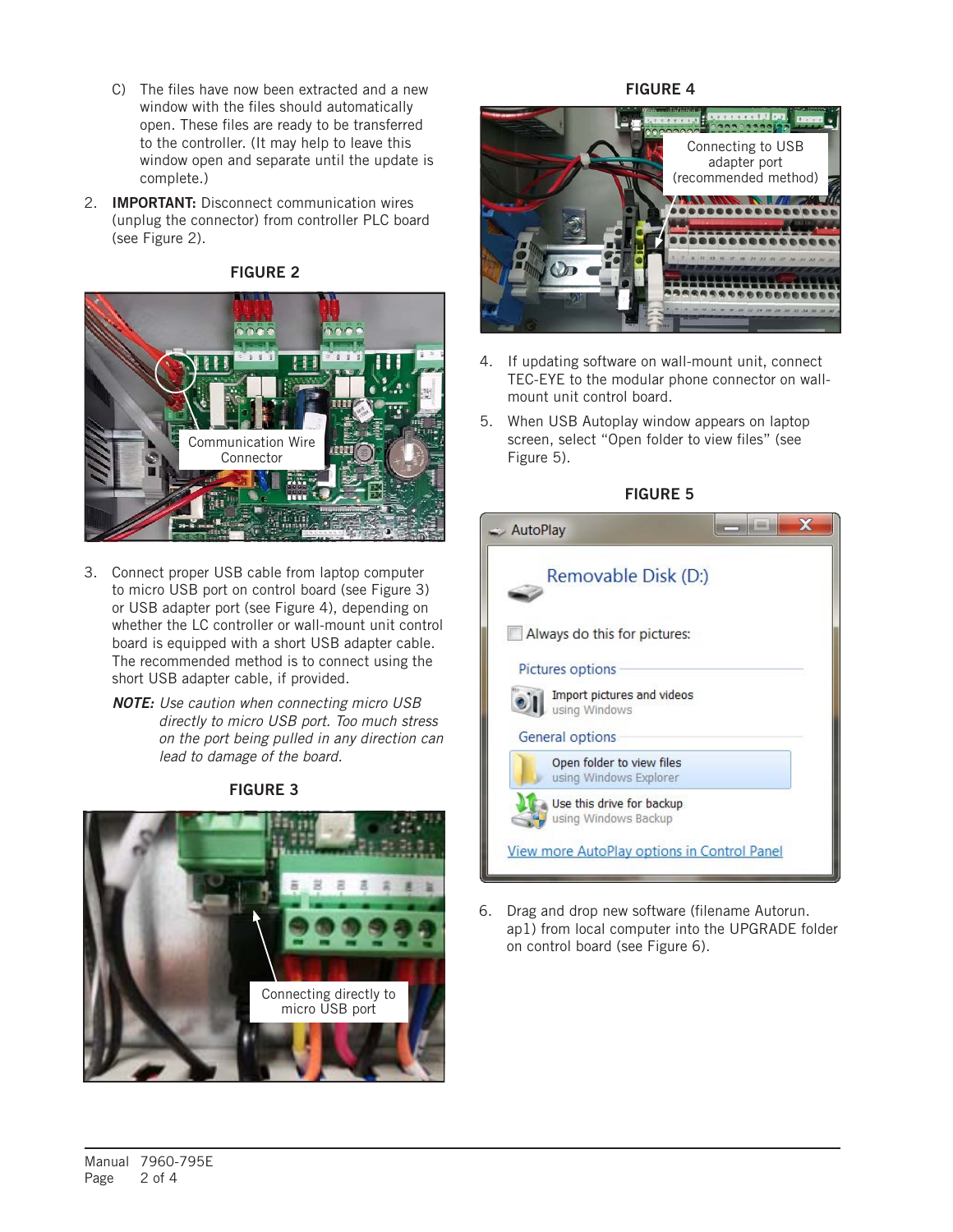#### FIGURE 6

|                                                                               |                                                    |                                     |                            | $= 0$        | Ø             |
|-------------------------------------------------------------------------------|----------------------------------------------------|-------------------------------------|----------------------------|--------------|---------------|
|                                                                               | Computer > Removable Disk (D:) >                   | $-4.4$                              | Search Removable Disk (Dr) |              | p             |
| Share with *<br>Organize *                                                    | New folder                                         |                                     | ◎ ▼                        | - 11         | ø             |
| <b>Favorites</b><br>Desktop<br>g.<br><b>Downloads</b><br><b>Recent Places</b> | <b>HTTP</b><br>UPGRADE<br>Error.log<br>Journal.dat |                                     |                            |              |               |
| 4 items                                                                       |                                                    |                                     |                            | <b>CONCO</b> |               |
| > MT51000.1.1.0                                                               |                                                    |                                     | Search MT51000.1.1.0       |              | ×             |
| Organize -                                                                    | Include in library<br>Share with<br>New<br>Name    | <b>ART</b>                          | 胆汁                         | 門            | P<br>$\Omega$ |
| Favorites<br>Desktop<br><b>n</b> Downloads<br>Recent Places                   | Autorun.apl                                        | Date modified<br>3/13/2017 11:56 AM | Type<br>API File           | Size         | 1,760         |

- 7. Once file transfer has completed, disconnect the USB cable from laptop computer and control board and wait for new program to install; this will happen automatically. The TEC-EYE or controller screen will display many different install status messages as it updates (see Figure 7). Continue to wait until the Bard logo appears. When the Bard logo is no longer present, the controller has been updated and will start running the new program.
	- *NOTE: If the Bard logo does not appear after 5 minutes or the screen gets stuck on Loading, unplug the telephone connector from the display and plug back in. The screen will then refresh and display the main screen of the software being installed.*

#### FIGURE 7



8. Wall-Mount Units Only: After the software update is complete, verify that the model number and serial number in the program match the model number and serial number on the wall-mount unit nameplate (see Figure 8 on page 4). If they do not match, change the model/serial numbers to match, as some program features are dependent on these values. See appropriate wall-mount unit installation instructions for information on model nomenclature.

The model and serial numbers can be found in the program main menu under Adv Sys Config. Accessing this information in the TEC-EYE requires the engineer level password to change. Consult the appropriate wall-mount unit manual for default passwords.

- 9. Verify all system parameters and change passwords if required.
- 10. Disconnect TEC-EYE from wall-mount unit control board (if applicable).
- 11. Disconnect power for 10 seconds to PLC boards of controller and/or wall-mount units that were updated. Reconnect power.
- 12. Reconnect communication wire connector to controller PLC board that was disconnected in Step 2 (see Figure 2).

This completes the software update process.